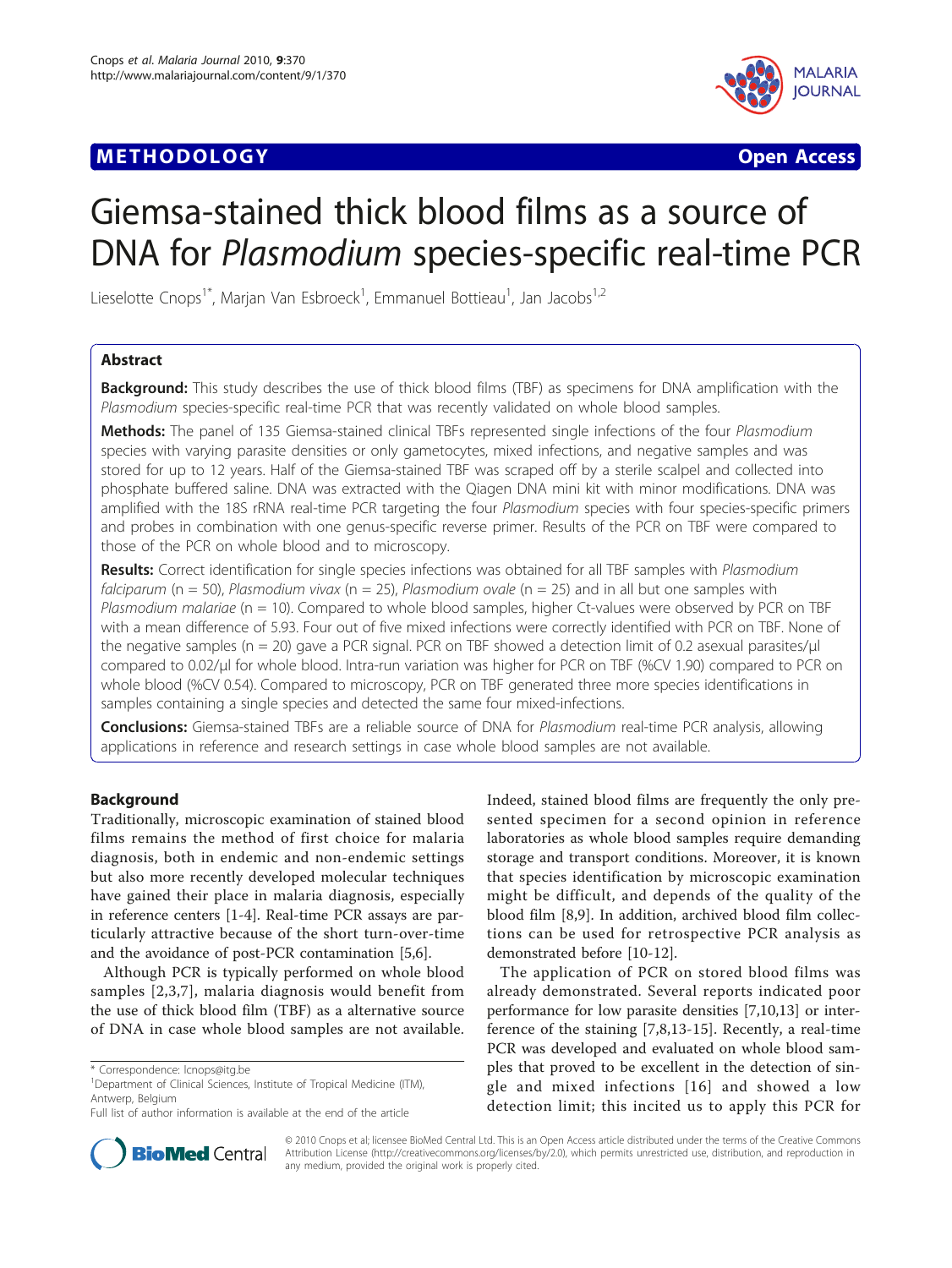analysis of TBFs. The present study describes the successful use of Giemsa-stained TBFs for PCR detection and illustrates its use for malaria diagnosis in reference settings in case whole blood samples are not available.

## **Methods**

## Laboratory diagnosis of malaria at ITM

Clinical samples derived from patients suspected of malaria presenting at the outpatient clinic of the Institute of Tropical Medicine (ITM) Antwerp, Belgium or were submitted by Belgian laboratories to ITM for confirmation in the scope of the national reference function. Malaria diagnosis at ITM is accredited according to ISO 15189:2007 and done by the combination of standard microscopy, antigen detection and real-time PCR.

TBFs were made with approximately 20 μl venous blood, stained with Giemsa (pH 8.0) and examined by light microscopy using a  $\times$  500 magnification. Parasite density was expressed by the number of asexual parasites/μl. Species identification was done by microscopy on May-Grünwald Giemsa-stained thin blood films. After microscopic analysis, immersion oil was removed from the TBFs by xylene. After drying they were stored in a closed box at room temperature.

Antigen detection was done by the SD-FK60 Malaria Ag Pf/pan test (Standard Diagnostics, Hagal-Dong, Korea) for qualitative detection of P. falciparum histidine-rich protein-2 (HRP-2) and pan-species parasite lactate dehydrogenase (pLDH).

From January 2007, all samples that were positive with microscopy or antigen test were prospectively analyzed by real-time PCR on 200 μl of fresh EDTA-anticoagulated whole blood for confirmation or correction of the species identification. Whole blood samples of patients that were diagnosed between January 1997 and December 2006 were retrospectively confirmed or corrected by PCR on frozen samples as part of the validation of the recently developed real-time PCR [[16\]](#page-6-0). The laboratory malaria diagnosis status was considered negative when microscopy, antigen detection and PCR were negative.

## Test samples

From the ITM collection of stored Giemsa-stained TBFs, a panel of malaria positive  $(n = 115)$  and malaria negative ( $n = 20$ ) TBFs was selected. The selection was made so that the panel represented malaria positive TBFs with single infections of one of the four Plasmodium species (Plasmodium falciparum, Plasmodium vivax, Plasmodium ovale, Plasmodium malariae) with varying parasite densities (1 to 222,241/μl or only gametocytes) and different storage times (1 month to 12 years) and with mixed infections as determined by PCR on whole blood during laboratory malaria diagnosis (see above) (Table [1\)](#page-2-0).

In addition, two thin blood films of P. falciparum and P. vivax that were archived as teaching slides at the ITM for respectively 32 and 42 years were tested to reveal an idea about DNA recovery from very long-term

## Sampling and DNA extraction from TBFs

stored blood films.

The TBF was split in two equal parts by tracing a straight and transversal line with a sterile scalpel (number 15, Farla Medicals, Antwerp, Belgium). Next, 10 μl of phosphate buffered saline (PBS; 0.02 M, pH 7.4) was dropped onto half of the surface of the TBF and this part was scraped off from the glass slide by making circular movements with the scalpel. The collected material was transferred in a sterile 1.5 ml tube that contained 90 μl PBS. DNA was extracted with the QIAamp DNA mini kit (Qiagen Benelux, Venlo, The Netherlands) according to the manufacturer's instructions but with reduced buffer volumes: only 100 μl of AL lysis buffer, 50 μl of ethanol and 50 μl of AE elution buffer was used. For each TBF a separate scalpel was used.

In addition, to evaluate alternative extraction methods and the influence of the Giemsa staining, unstained and Giemsa-stained TBFs and thin blood films of a P. falci*parum* sample with  $60/\mu$  were extracted according to 1) the Qiagen method described above, 2) the boiling method in Chelex-100 described by Kawamoto et al [[17](#page-6-0)] and 3) the heating method in water described by Volpini et al [\[12](#page-6-0)].

## Real-time PCR on TBF

The 'four-primer' real-time PCR with a non-competitive design was used as described before [[16](#page-6-0)]. Briefly, four Plasmodium species-specific forward primers and four Plasmodium species-specific probes together with one Plasmodium genus-specific reverse primer were used to target the 18S small subunit rRNA gene of the four Plasmodium species. Two duplex reactions, one to detect P. falciparum and P. vivax and another to detect P. ovale and P. malariae, were run in parallel for 2 min at 95°C followed by 50 cycles of 15 sec at 95°C and 60 sec at 60°C on the SmartCycler II (Cepheid Benelux, Bouwel, Belgium). Five microlitres of DNA was used in each reaction mixture.

Slides that were negative with the Plasmodium real-time PCR were analysed with a human beta-globin (HBB) realtime PCR to control for efficient DNA extraction and to rule out PCR inhibition. The HBB primers (200 μM) as described by Steinau et al [[18](#page-6-0)] were used together with a Texas-Red labeled probe (400 μM) designed for real-time application (5'-TGCCCTCCCTGCTCCTGGGA-3'). The PCR was run for 15 min at 95°C followed by 50 cycles of 5 sec at 95°C, 20 sec at 60°C and 30 sec at 72°C on the SmartCycler II (Cepheid Benelux).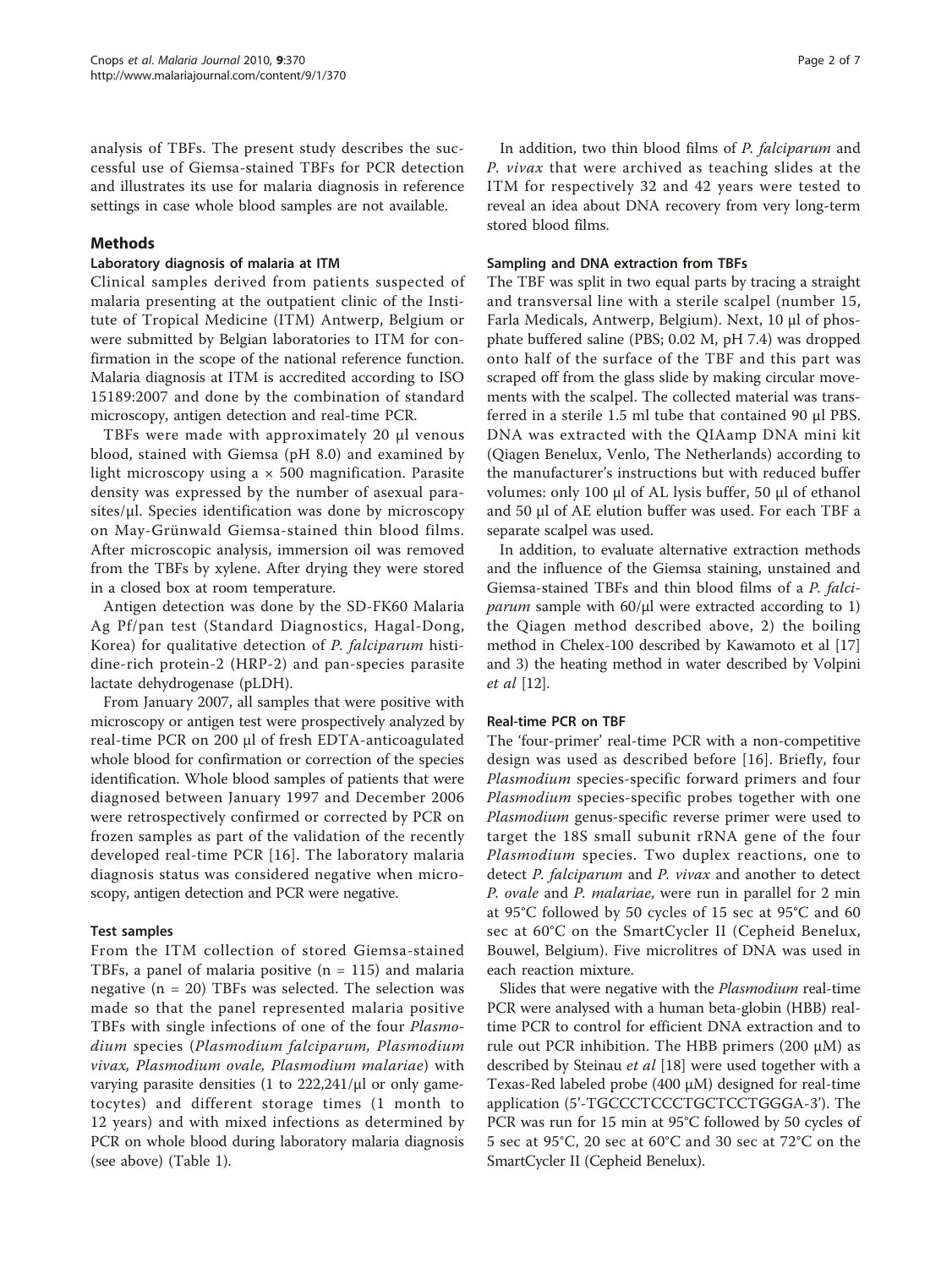|                       | Laboratory malaria diagnosis |          |          |             |                              |                 |       |  |  |
|-----------------------|------------------------------|----------|----------|-------------|------------------------------|-----------------|-------|--|--|
| Category <sup>"</sup> | P. falciparum                | P. vivax | P. ovale | P. malariae | Mixed infection <sup>o</sup> | <b>Negative</b> | Total |  |  |
| 0                     |                              |          |          |             |                              | 20              | 20    |  |  |
| $()^*$                | 4                            |          |          |             |                              |                 |       |  |  |
| $1 - 100$             | 16                           | 4        |          |             |                              |                 | 30    |  |  |
| 101-500               | 6                            |          |          |             |                              |                 | 16    |  |  |
| 501-1000              | 6                            |          |          |             |                              |                 | 16    |  |  |
| >1001                 | 18                           | 13       | 10       | 4           |                              |                 | 48    |  |  |
| <b>Total</b>          | 50                           | 25       | 25       | 10          |                              | 20              | 135   |  |  |

<span id="page-2-0"></span>Table 1 Panel of TBF samples and corresponding parasite density used to evaluate the PCR on TBF

# expressed as number of asexual parasites per microliter

\* only gametocytes

 $\degree$  mixed infections consisted of Pf+Pm (n = 3), Pf+Po (n = 1) and Pf+Pv (n = 1)

## Analytical sensitivity

To determine the analytical sensitivity, 10-fold serial dilutions were made from a single EDTA-blood sample infected with P. falciparum at a parasite density of  $206,100/\mu$ l. A TBF was made of each dilution. PCR was performed on all TBF dilutions and on all dilutions of the whole blood. The highest dilution with a positive PCR signal indicated the detection limit.

## Reproducibility

To determine the reproducibility of the DNA extraction, eight TBFs were made from a single P. vivax sample and DNA was extracted. Comparison with the reproducibility on whole blood was done on eight fractions of another P. vivax sample with a comparable Ct-value. The subsequent PCR runs on TBF and whole blood were performed in the same run and the variation coefficient (%CV) of the Ct-values for TBF and whole blood were calculated.

## Data analysis

Improved DNA detection was determined by subtracting Cycle threshold (Ct)-values measured by the PCR on TBF and on whole blood and is indicated by ΔCt. Statistical differences between logarithmic Ct-values of both specimen types were determined by paired t-test analysis. The mean of all ΔCt-values was calculated together with the  $\pm$  95% confidence intervals ( $\pm$ CI 95%) of the mean ΔCt.

## Results

## Sampling and testing of DNA extraction method

From preliminary test assays (Table 2), it is clear that the Qiagen extraction method is superior to the Chelex and water boiling method for the recovery of DNA from blood films. Comparison of P. falciparum and HBB Ctvalues obtained with the Qiagen method indicated that no large differences were observed for unstained versus stained TBFs and thin blood films. In contrast, no

parasite or human DNA was detected in the samples extracted with the Chelex method. With the water heating method, only human DNA was detected with high Ct-values in unstained blood films. In relation to the lower blood volume applied onto thin blood films, slightly higher Ct-values were seen compared to TBFs. Based on these results, stained TBFs were used in all further assays as specimen type and they were processed by the Qiagen method.

#### Panel of clinical samples

Table 1 lists the panel of 135 TBFs representing single infections of the four *Plasmodium* species  $(n = 110)$ , mixed infections ( $n = 5$ ), and negative samples ( $n = 20$ ) and indicates the parasite density levels by categories ranging from 1-100 (n = 30), 101-500 (n = 16), 501- 1,000 (n = 16) and more than 1,000 (n = 48) asexual parasites/μl. Five of the samples with single infections contained only gametocytes of *P. falciparum*  $(n = 4)$  or *P. vivax*  $(n = 1)$  (Table 1). The malaria positive TBFs  $(n = 115)$  were stored for one month to two years  $(n = 115)$ 66), 3 to 5 years (n = 15), 6 to 8 years (n = 21) or 9 to 12 years ( $n = 13$ ).

| Table 2 Comparison of three DNA extraction methods for |
|--------------------------------------------------------|
| optimal recovery of DNA from unstained and stained     |
| TBFs and thin blood films.                             |

|                              | <b>OIAGEN</b><br>method |                  | Water<br>method |                  | Chelex<br>method |                  |
|------------------------------|-------------------------|------------------|-----------------|------------------|------------------|------------------|
|                              | Ct Pf                   | Ct<br><b>HBB</b> | Ct<br>Pf        | Ct<br><b>HBB</b> | Ct<br>Pf         | Ct<br><b>HBB</b> |
| unstained TBF                | 38,21                   | 33,92            | 0               | 44.69            | 0                | 0                |
| stained TBF                  | 38.92                   | 32.25            | $\Omega$        | 0                | 0                | 0                |
| unstained thin blood<br>film | 39.43                   | 35.32            | $\mathbf{0}$    | 40.19            | 0                | 0                |
| stained thin blood film      | 39.90                   | 34.80            | 0               | $^{()}$          | 0                | 0                |

Cycle threshold (Ct)-values were given for the detection of parasite DNA (Pf: Plasmodium falciparum) and human DNA by human beta globin (HBB) PCR.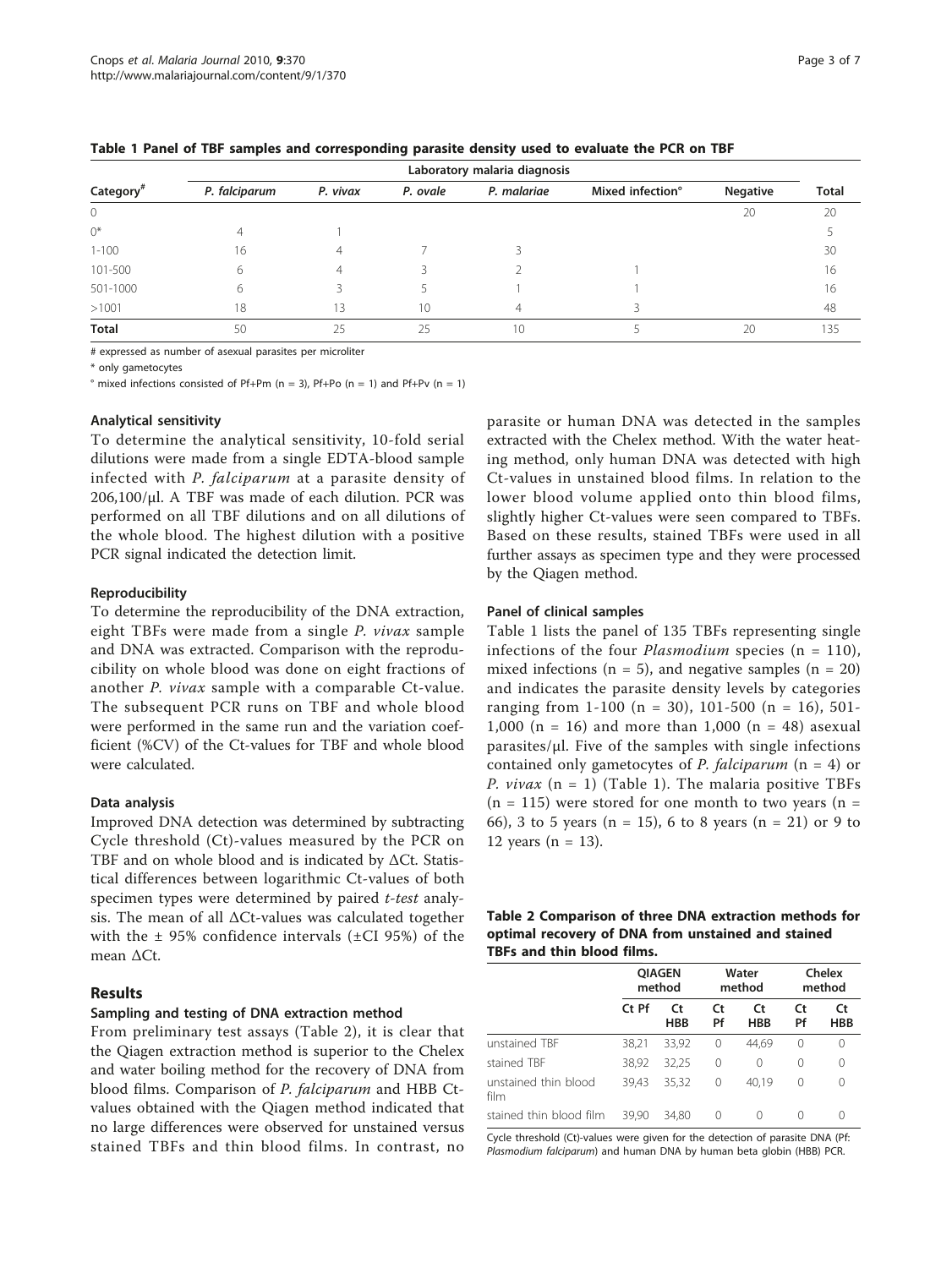## Diagnostic sensitivity of PCR on TBF

Compared to PCR on whole blood as the reference method, PCR on TBFs identified 109 out of the 110 (99.1%) single Plasmodium infections: all samples containing P. falciparum ( $n = 50$ ), P. vivax ( $n = 25$ ) and P. ovale (n = 25) were correctly detected as well as all but one containing *P. malariae* ( $n = 10$ ) (Table 3). In the latter sample, microscopic examination of only the thin blood film, and not of the TBF, revealed a single schizont and no other asexual parasites. The HBB PCR to control the extraction did not give a signal. Additional analysis on the other half of the TBF gave again a negative result for P. malariae but revealed a HBB Ct-value of 44.43. The TBF was stored for 1 year and 11 months.

Compared to microscopy, PCR on TBF generated three additional species identifications (one P. falciparum, one P. vivax and one P. ovale) in which microscopy detected Plasmodium parasites without an unambiguous species identification (Table [4](#page-4-0)).

Compared to PCR on whole blood, four of the five mixed-infections were correctly identified with PCR on TBF (one P. vivax/P. malariae co-infection and three P. falciparum/P. malariae co-infections) (Table 3). One P. ovale with a Ct-value of 37.48 when detected by PCR on whole blood was missed in a co-infection with P. falciparum and neither diagnosed with microscopy (Table [4\)](#page-4-0).

## Diagnostic specificity of PCR on TBF

No Plasmodium DNA amplification was seen in all twenty TBFs from samples that were negative with standard microscopy, antigen detection and PCR on whole blood, indicating a diagnostic specificity of 100%. The HBB PCR revealed in all those samples a positive signal.

#### Analytical sensitivity and reproducibility of PCR results

The detection limit was 0.2 asexual parasites/μl for PCR on TBF compared to 0.02 for PCR on whole blood. Reproducibility testing demonstrated a coefficient of variation of 1.90 for PCR on TBF while for PCR on whole blood a variation of only 0.54 was observed.

## Comparison of Ct-values of the PCR on TBF and on whole blood

The Ct-values of each sample measured by PCR on TBF and by PCR on whole blood were significantly different. The mean  $\Delta$ Ct-value was 5.93 ( $\pm$  0.43) with a maximum difference of 12.57 Ct-values in a P. ovale sample with 480 parasites/μl that was stored for 8 years and 11 months and a minimum difference of 1.79 Ct-values in a *P. falciparum* sample with 32 parasites/ $\mu$ l that was stored for eight years and eight months. The difference in Ct-value between PCR on TBF and PCR on whole blood was consequently seen for all samples regardless the parasite density or storage time.

Additional PCR analysis demonstrated the ability to detect P. falciparum DNA with a Ct-value of 35.32 and P. vivax DNA with a Ct-value of 39.80 in the two thin blood films that were archived for respectively 32 and 42 years.

## Contamination

Of note is that during this entire study, a contamination was observed once during the TBF extraction procedure. One single infection by P. ovale was identified as a mixed infection with P. falciparum by PCR on TBF, probably because of cross-contamination by the preceding TBF containing P. falciparum that was extracted in the same batch. A second extraction on the other part of the TBF confirmed the single infection with P. ovale.

## **Discussion**

In this study, the ability of real-time PCR to amplify DNA extracted from Giemsa-stained TBFs was evaluated. Challenged with a panel of archived clinical TBF samples, the PCR proved accurate in the detection of single and mixed species infections on samples of the four Plasmodium species with varying parasite densities and stored for up to 12 years.

This study is the first to report real-time PCR analysis on TBFs allowing a fast turn-around time and a high diagnostic sensitivity. Previous studies used either conventional or nested PCR assays and focused on a single

#### Table 3 Species identification by real-time PCR on TBF and real-time PCR on whole blood as reference method.

| PCR on TBF      | PCR on whole blood |          |          |             |                        |                 |              |  |  |  |
|-----------------|--------------------|----------|----------|-------------|------------------------|-----------------|--------------|--|--|--|
|                 | P. falciparum      | P. vivax | P. ovale | P. malariae | <b>Mixed infection</b> | <b>Negative</b> | <b>Total</b> |  |  |  |
| P. falciparum   | 50                 |          |          |             |                        |                 | 51           |  |  |  |
| P. vivax        |                    | 25       |          |             |                        |                 | 25           |  |  |  |
| P. ovale        |                    |          | 25       |             |                        |                 | 25           |  |  |  |
| P. malariae     |                    |          |          | 9           |                        |                 | 9            |  |  |  |
| Mixed infection |                    |          |          |             | 4                      |                 |              |  |  |  |
| Negative        |                    |          |          |             |                        | 20              | 21           |  |  |  |
| <b>Total</b>    | 50                 | 25       | 25       | 10          |                        | 20              | 135          |  |  |  |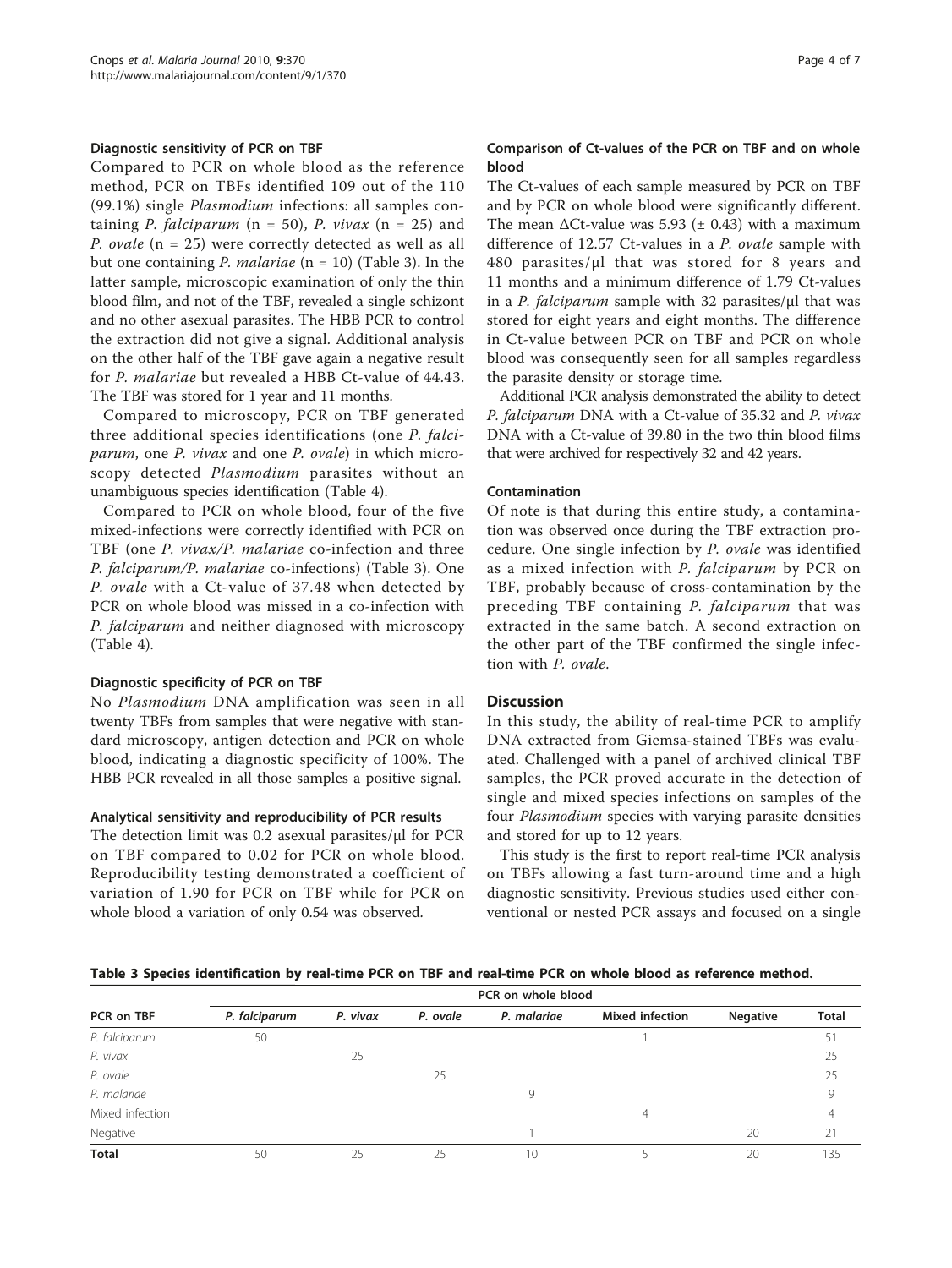|                 | <b>Microscopy</b> |          |          |             |                        |                 |                 |       |  |
|-----------------|-------------------|----------|----------|-------------|------------------------|-----------------|-----------------|-------|--|
| PCR on TBF      | P. falciparum     | P. vivax | P. ovale | P. malariae | <b>Mixed infection</b> | Plasmodium spp. | <b>Negative</b> | Total |  |
| P. falciparum   | 51                |          |          |             |                        |                 |                 | 5.    |  |
| P. vivax        |                   | 24       |          |             |                        |                 |                 | 25    |  |
| P. ovale        |                   |          | 24       |             |                        |                 |                 | 25    |  |
| P. malariae     |                   |          |          | 9           |                        |                 |                 | q     |  |
| Mixed infection |                   |          |          |             |                        |                 |                 | 4     |  |
| Negative        |                   |          |          |             |                        |                 | 20              | 21    |  |
| <b>Total</b>    | 51                | 24       | 24       | 10          |                        |                 | 20              | 135   |  |

<span id="page-4-0"></span>Table 4 Species identification by real-time PCR on TBF and microscopy as reference method

species, mostly P. falciparum [[10,14,19-21](#page-6-0)]. Compared to PCR on whole blood, 99.1% single infections of the four Plasmodium species and four of the five mixed infections were detected which is excellent in comparison to previous studies that demonstrated a diagnostic sensitivity of 71% [[20](#page-6-0)] or 85.6% [\[22\]](#page-6-0). Despite the low blood volume, Giemsa staining and months to years of storage, Plasmodium species identification was possible by PCR on TBFs.

Noteworthy is that also samples with low parasite densities were correctly identified. Earlier PCR studies on TBFs did not include [[11](#page-6-0),[15](#page-6-0)] or were not able to detect low parasite density samples [[7](#page-5-0)[,20](#page-6-0)]. Detection of low parasite densities is of particular importance since rapid diagnostic tests, frequently used as an adjunct for the diagnosis of malaria, have low sensitivities at parasite densities below 100/μl and 500/μl for P. falciparum and the non-falciparum species respectively [[23](#page-6-0)-[27](#page-6-0)]. Likewise can the detection by PCR on TBF of samples with only gametocytes be considered as an advantage in the non-endemic settings, as patients may still be diagnosed after empiric (self)-treatment.

With PCR on TBFs, only one single infection with P. malariae was missed. This may be explained by sample error: PCR on the corresponding whole blood sample demonstrated the presence of P. malariae DNA and microscopic analysis of the thin blood film, but not of the TBF, revealed only one schizont of P. malariae.

One of the advantages of the Plasmodium real-time PCR on whole blood is its high analytical sensitivity [[16\]](#page-6-0). Applied on TBF however, the PCR showed an analytical sensitivity which was 10 times lower. This might be explained by differences in sample volume (equivalent to  $~10$  μl for TBF versus 200 μl for whole blood). Despite this, the actual detection limit of 0.2 asexual parasites/μl is much lower than those previously described for other PCR assays on TBF reporting values of 20, 500 and 3,500/μl respectively [\[7](#page-5-0),[10,13](#page-6-0)]. The low sample volume of the TBF probably also explains the higher intra-run variation as compared to whole blood. The lower concentration of extracted DNA from TBFs is also reflected by the higher Ct-values as observed by PCR on TBF. The negative result of the *P. ovale* in the mixed infection could be explained by this as the amount of extracted DNA from the TBF of this minor species was probably below the limit of detection.

For sampling, half of the TBF surface was used, preserving the other half for additional microscopic or molecular examinations. DNA extraction was done by minor adaptation of the easy format of Qiagen mini-spin columns frequently used for whole blood samples. No influence of the staining was seen with this method. Indeed, column-based extraction methods include washing steps to remove unwanted inhibitory PCR factors. Some studies described the use of a simple boiling method in Chelex or water for DNA extraction [\[12](#page-6-0),[17,20,22](#page-6-0)] but preliminary results of those methods proved to be not successful in this study. This indicates that highly purified DNA is required for real-time PCR assays and the need to control efficient extraction in negative TBFs by human beta globine PCR. Attention should be paid during manipulations of scraping and collecting TBF material carrying the inherent risk of contamination as experienced once in this study. Likewise, storage and staining conditions, immersion oil and xylene have been described as sources of Plasmodium DNA contamination [\[15,20](#page-6-0)].

Despite the excellent performance of the PCR on TBF samples, whole blood samples are the first choice for malaria diagnosis by PCR and the use of TBF samples are only considered when whole blood is not available. This choice is argued by the higher accuracy of the PCR when applied on whole blood, and by the concerns of contamination, despite rigorous procedures.

A limitation of the present study is its retrospective design that did not allow for all samples side-by-side comparison of the Ct-value obtained from stored TBF and from fresh whole blood. However, it is of note that more than 40% of the TBF samples had been stored for more than three years and that PCR was successfully applied on TBF samples stored for up to 12 years. Li et al [[11](#page-6-0)] demonstrated malaria RNA in blood smears stored up to 20 years and Volpini et al [[12\]](#page-6-0) detected Leishmania DNA in a slide that was stored up to 36 years. Noteworthy, P. falciparum and P. vivax DNA was successfully amplified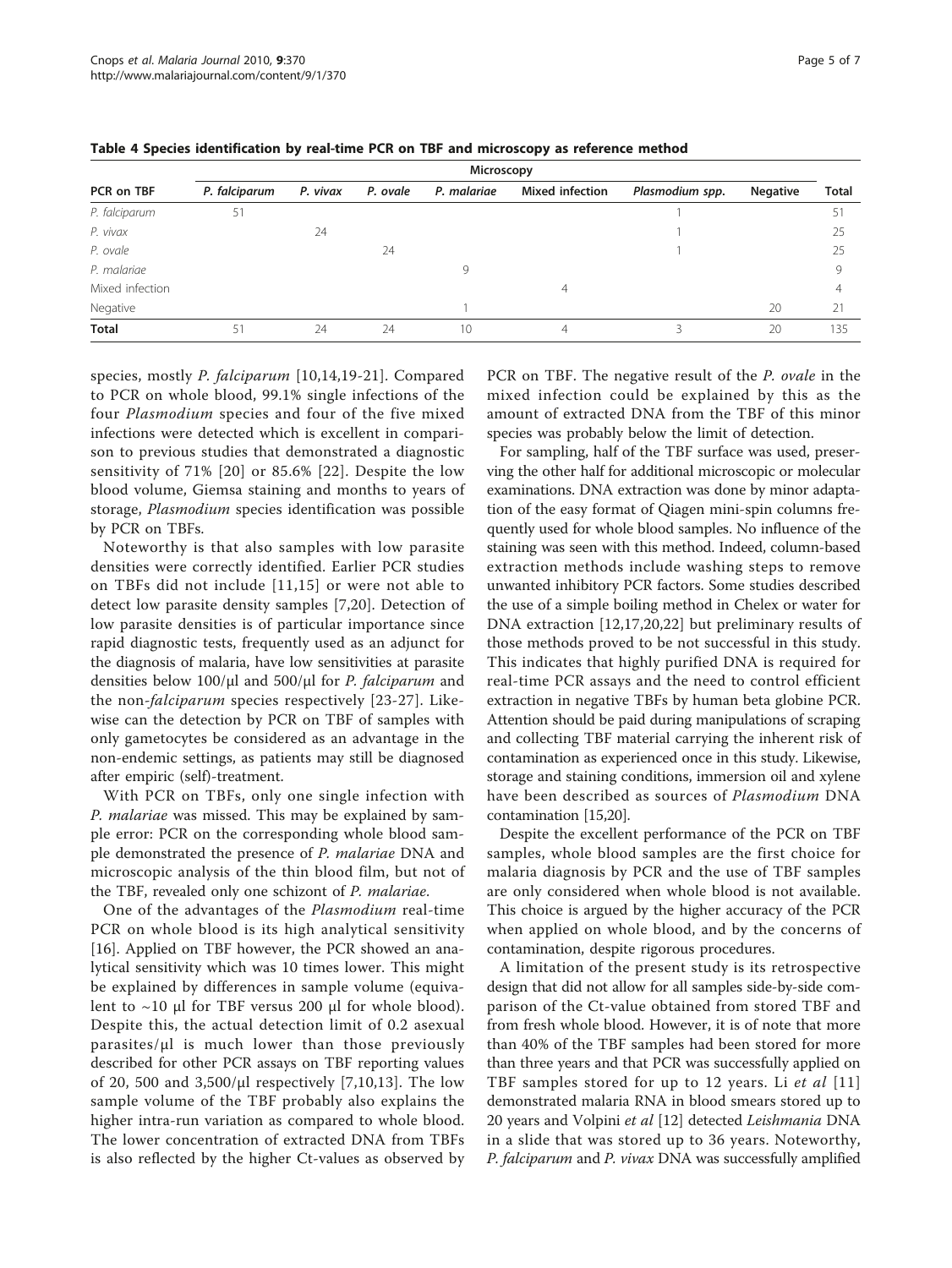<span id="page-5-0"></span>from two stained teaching slides that were stored for respectively 32 years and 42 years.

Another limitation of the present study is that the real-time PCR assay does not detect Plasmodium knowlesi, a simian malaria parasite that can cause malaria in humans and is mainly distributed in Southeast-Asia [[28,29\]](#page-6-0). Some studies reported the detection of P. knowlesi by PCR in returned travellers [[30](#page-6-0)-[32\]](#page-6-0). The welldefined panel of clinical samples used in this study probably does not contain this rare species. But awareness is needed for travellers returned from P. knowlesi endemic regions that demonstrate microscopy positive results with parasites that resemble P. malariae or P. falciparum morphology and that give PCR negative results. A P. knowlesi-specific probe and forward primer have been recently designed at the laboratory of ITM but the evaluation of the PCR multiplex design to detect this additional species is still under investigation.

What may be the applications of the current PCR on TBF? From the present results, it is clear that PCR on TBF is a reliable alternative in case whole blood is not available, and thus of added value for reference malaria diagnosis. Its detection limit is still below that of microscopy in reference settings, *i.e.* close to  $10-50/\mu$  [1,2,[33](#page-6-0)] and that of malaria rapid diagnostic tests which can only be performed on whole blood samples. This means that PCR applied on TBF can confirm or rule out the diagnosis of malaria and can confirm or adjust species identifications made by microscopy alone. For instance, PCR can generate species identification for parasites that are notoriously difficult to distinguish from each other (like P. ovale and P. vivax) [[34,35\]](#page-6-0), and for samples with unambiguous species identification by microscopy because of low parasite densities, poor staining quality, altered parasite morphology due to treatment or for the detection of mixed species infections.

TBF samples have logistic advantages over whole blood. They are frequently stored for reasons of traceability, and they are less demanding for storage and shipment as compared to whole blood [[36\]](#page-6-0). In that way, applications of PCR may also be foreseen in research settings: TBFs are part of standard laboratory work-up of patients suspected of malaria both in endemic and non-endemic settings and may be used for further work-up, thereby avoiding the need for extra sampling of blood. This may be important especially in vulnerable patients groups (such as children) and in communities who are reluctant to blood sampling [[18,37\]](#page-6-0). In addition, TBFs can easily be sent to reference laboratories for quality control of field study results.

## Conclusions

In conclusion, the present study demonstrated that Giemsa-stained TBFs can be a reliable alternative source of DNA through a simple sampling and extraction protocol. Other real-time PCR assays or amplification methods might adapt and use this platform, offering opportunities of studying clinical samples and archived collection samples for epidemiological relationships and resistance markers.

#### List of abbreviations

CI: Confidence interval; Ct: Cycle threshold; CV: Coefficient of variation; DNA: Desoxyribonucleotide acid; EDTA: Ethylene diamine tetra-acetic acid; HBB: Human beta-globin; HRP-2: Histidine-rich protein-2; ITM: Institute of Tropical Medicine; PBS: Phospate buffered saline; PCR: Polymerase chain reaction; pLDH: Plasmodium-specific parasite Lactate dehydrogenase; TBF: Thick blood film.

#### Acknowledgements

We would like to thank the staff of the Central Laboratory of Clinical Biology (ITM, Antwerp) for technical support with special thanks to Vicky de Boer en Kathy Demeulemeester for PCR analysis and to Denise Boon, Agnes D'hondt and Pieter Guetens for microscopy and antigen detection.

#### Author details

<sup>1</sup>Department of Clinical Sciences, Institute of Tropical Medicine (ITM) Antwerp, Belgium. <sup>2</sup> Faculty of Health, Medicine and Life Sciences (FHML), Maastricht, The Netherlands.

#### Authors' contributions

LC and JJ designed the study protocol. MvE and EB organized and coordinated the sample collection. LC performed PCR analysis, analysed and interpreted the results. LC, MvE, and JJ drafted the manuscript. LC performed the statistical analysis. All authors read and approved the final manuscript.

#### Competing interests

The authors declare that they have no competing interests.

#### Received: 24 September 2010 Accepted: 22 December 2010 Published: 22 December 2010

#### References

- 1. Berry A, Fabre R, Benoit-Vical F, Cassaing S, Magnaval JF: Contribution of PCR-based methods to diagnosis and management of imported malaria. Med Trop 2005, 65:176-183.
- 2. Hawkes M, Kain KC: Advances in malaria diagnosis. Expert Rev Infect Ther 2007, 5:485-495.
- 3. Erdman LK, Kain KC: Molecular diagnostic and surveillance tools for global malaria control. Trav Med Inf Dis 2008, 6:82-99.
- 4. Steenkeste N, Incardona S, Chy S, Duval L, Ekala MT, Lim P, Hewitt S Sochantha T, Socheat D, Rogier C, Mercereau-Puijalon O, Fandeur T, Ariey F: [Towards high-throughput molecular detection of](http://www.ncbi.nlm.nih.gov/pubmed/19402894?dopt=Abstract) Plasmodium: new [approaches and molecular markers.](http://www.ncbi.nlm.nih.gov/pubmed/19402894?dopt=Abstract) Malar J 2009, 8:86.
- 5. Klein D: [Quantification using real-time PCR technology: applications and](http://www.ncbi.nlm.nih.gov/pubmed/12067606?dopt=Abstract) [limitations.](http://www.ncbi.nlm.nih.gov/pubmed/12067606?dopt=Abstract) Trends Mol Med 2002, 8:257-260.
- 6. Mackay IM: [Real-time PCR in the microbiology laboratory.](http://www.ncbi.nlm.nih.gov/pubmed/15008940?dopt=Abstract) Clin Microbiol Infect 2004, 10:190-212.
- 7. Scolpel KKG, Fontes CJF, Nunes AC, Horta MdF, Braga EM: [Low sensitivity](http://www.ncbi.nlm.nih.gov/pubmed/15056392?dopt=Abstract) of nested PCR using Plasmodium [DNA extracted from stained thick](http://www.ncbi.nlm.nih.gov/pubmed/15056392?dopt=Abstract) [blood smears: an epidemiological retrospective study among subjects](http://www.ncbi.nlm.nih.gov/pubmed/15056392?dopt=Abstract) [with low parasitaemia in an endemic area of the Brazilian Amazon](http://www.ncbi.nlm.nih.gov/pubmed/15056392?dopt=Abstract) [region.](http://www.ncbi.nlm.nih.gov/pubmed/15056392?dopt=Abstract) Malar J 2004, 3:8.
- 8. Scolpel KKG, Fontes CJF, Nunes AC, Horta MdF, Braga EM: [High prevalence](http://www.ncbi.nlm.nih.gov/pubmed/14739024?dopt=Abstract) of Plasmodium malariae [infections in a Brazilian Amazon endemic area](http://www.ncbi.nlm.nih.gov/pubmed/14739024?dopt=Abstract) [\(Apiacás-Mato Grosso State\) as detected by polymerase chain reaction.](http://www.ncbi.nlm.nih.gov/pubmed/14739024?dopt=Abstract) Acta Trop 2004, 90:61-64.
- 9. Bejon P, Andrews L, Hunt-Cooke A, Sanderson F, Gilbert SC, Hill AVS: [Thick blood film examination for](http://www.ncbi.nlm.nih.gov/pubmed/17092336?dopt=Abstract) Plasmodium falciparum malaria has [reduced sensitivity and underestimates parasite density.](http://www.ncbi.nlm.nih.gov/pubmed/17092336?dopt=Abstract) Malar J 2006, 5:104.